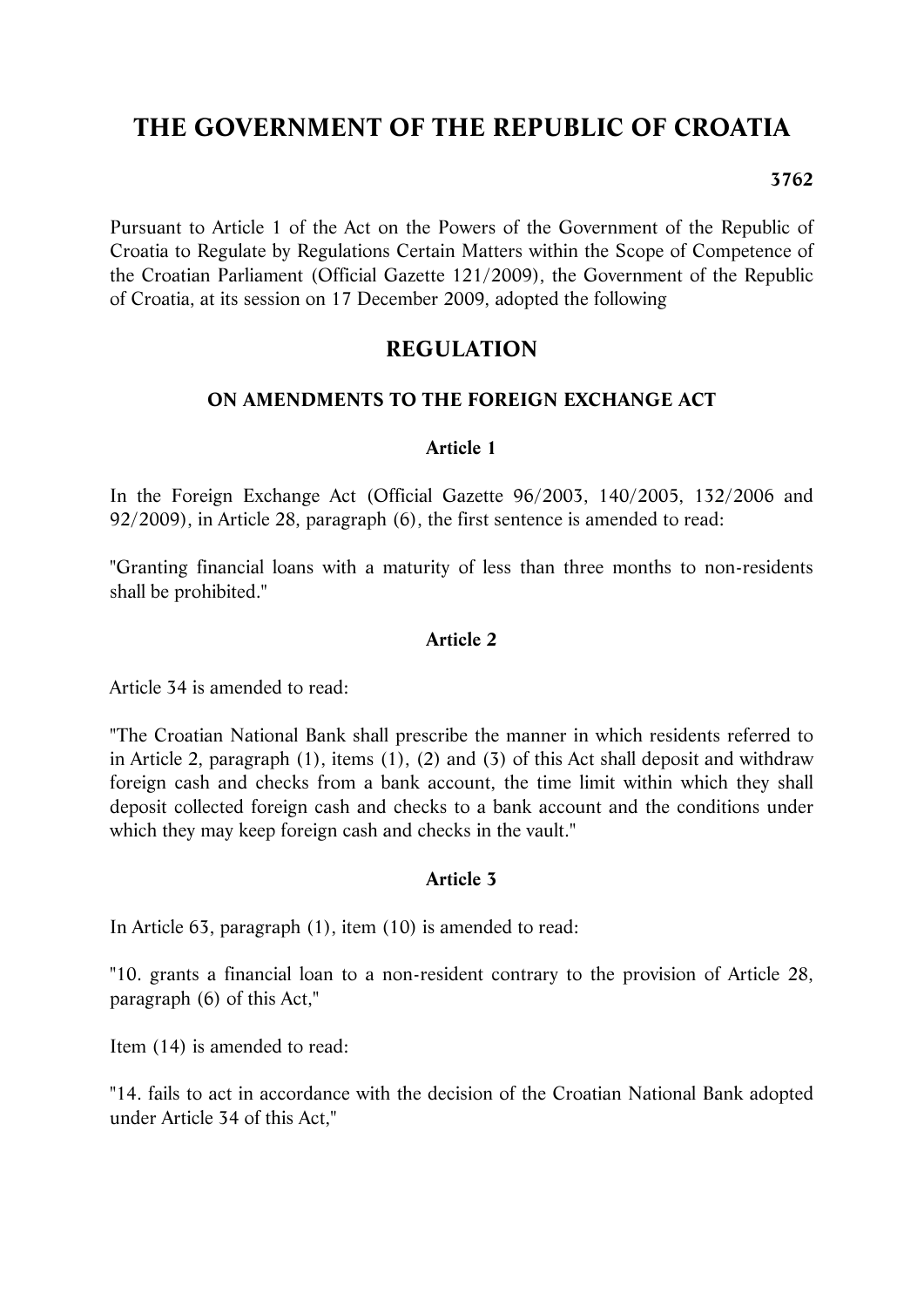#### **Article 4**

In Article 78, paragraph (1), after the words "Article 35, paragraph (3) of this Act" a full stop is inserted and the rest of the sentence is deleted.

After paragraph (1), new paragraphs (2), (3) and (4) are added, which read:

"(2) Article 14, paragraph (3), Article 18, paragraphs (2) and (3), Article 36, Article 37, Article 38, Article 42, paragraph (6), Article 63, paragraph (1), items (9) and (15) and Article 68 of this Act and

– the Decision on the conditions for issuing approvals for personal transfers abroad of assets relating to gifts and grants (Official Gazette 111/2003 and 149/2003),

– the Decision governing the taking in and out of the country cash, checks and materialised securities (Official Gazette 111/2003, 69/2006 and 82/2006), and

– the Decision on the manner and conditions under which residents may execute or receive payments arising from transactions with non-residents in domestic cash, foreign cash and checks (Official Gazette 54/2006 and 132/2007), with the exception of the provisions referred to in item II, item III, paragraphs (3) and (4), item IV, paragraph (1), item V, item VII, paragraphs (2) to (4), item VIII, item X, item XII and item XIII which shall apply until the entry into force of the subordinate legislation referred to in Article 34 of this Act,

shall cease to have effect on 1 January 2010.

(3) Article 28, paragraph (6) and Article 63, paragraph (1), item (10) of this Act shall cease to have effect on 1 July 2010.

(4) Article 28, paragraph (4), Article 29, Article 63, paragraph (1), items (8a) and (11) of this Act and the Decision on the conditions for issuing approvals for opening foreign exchange accounts abroad (Official Gazette 111/2003, 189/2004 and 124/2006) shall cease to have effect on 1 January 2011."

The former paragraph (2) becomes paragraph (5) and is amended to read:

"(5) Article 47, paragraph (4) of this Act shall cease to have effect on the date of accession of the Republic of Croatia to the European Union."

#### **Article 5**

The Regulation on Amendments to the Foreign Exchange Act (Official Gazette 92/2009) shall cease to have effect by virtue of the entry into force of this Regulation.